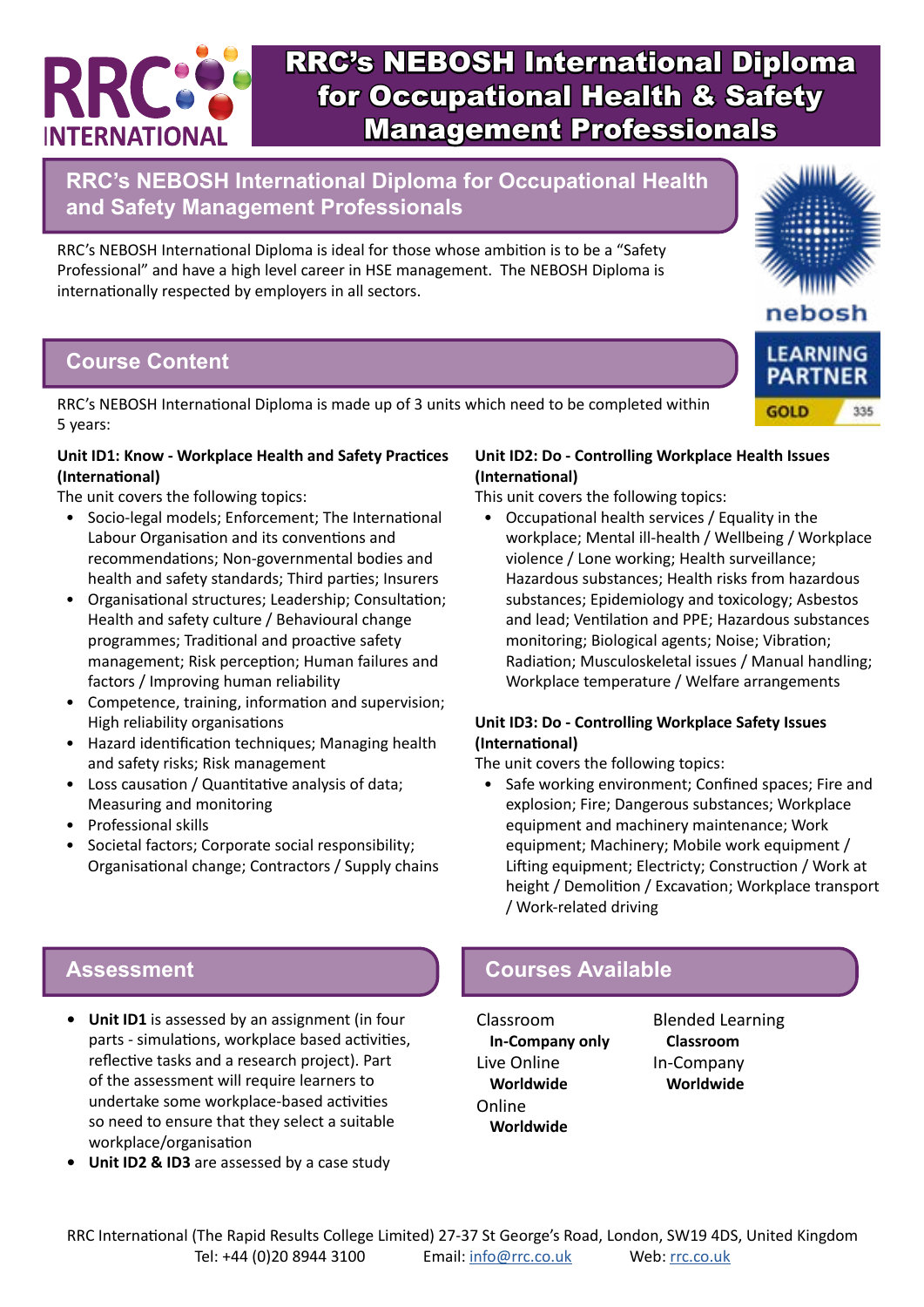

## **Entry Requirements**

The NEBOSH Diploma is based on international standards and best practice and builds on the knowledge gained at NEBOSH Certificate level. Whilst the knowledge gained from studying the NEBOSH Certificate is not repeated, it is required to successfully complete the assessments.

#### **Classroom Courses**

- In-Company only contact us for more information
- 6 week course (29 days) + private study & assessments
- Ideal for those who like a traditional, structured learning environment away from their workplace

## **Blended Learning - Classroom**

- Workshops run in Dubai
- 3 x 5-day Classroom workshops (one week per unit for ID1, ID2, ID3) plus around 350 hours of directed online study, private study and assessment
- Ideal for those with limited time but want the motivation and support of direct interaction with a tutor and fellow learners.

| Unit            | Workshop          | Assessment Release<br>/Submission Date      | Fee                                  |  |
|-----------------|-------------------|---------------------------------------------|--------------------------------------|--|
|                 | 22-26 Jan 23      | Release: 15 Mar 23<br>Submission: 28 Apr 23 |                                      |  |
| ID <sub>1</sub> | 28 Jan - 1 Feb 24 | Release: March 24<br>Submission: TBC        | <b>Individual Unit</b>               |  |
| ID2             | 18-22 Sep 22      | Release: 9 Nov 22<br>Submission: 7 Dec 22   | $£1,330 + UK$ Tax<br>+ NEBOSH £137   |  |
|                 | 24-28 Sep 23      | Release: 15 Nov 23<br>Submission: 13 Dec 23 | (E1, 817.95)<br>Complete<br>course   |  |
|                 | 22-26 Sep 24      | Release: November 24<br>Submission: TBC     |                                      |  |
| ID <sub>3</sub> | 22-26 May 22      | Release: 13 Jul 22<br>Submission: 10 Aug 22 | $£3,915 + UK$ Tax<br>$+$ NEBOSH £474 |  |
|                 | 28 May - 1 Jun 23 | Release: 19 Jul 23<br>Submission: 16 Aug 23 | (E5, 426.85)                         |  |
|                 | 26-30 May 24      | Release: July 24<br>Submission: TBC         |                                      |  |

## **Classroom**

\*NEBOSH Enrolement Fee £63 - payable for the first unit only

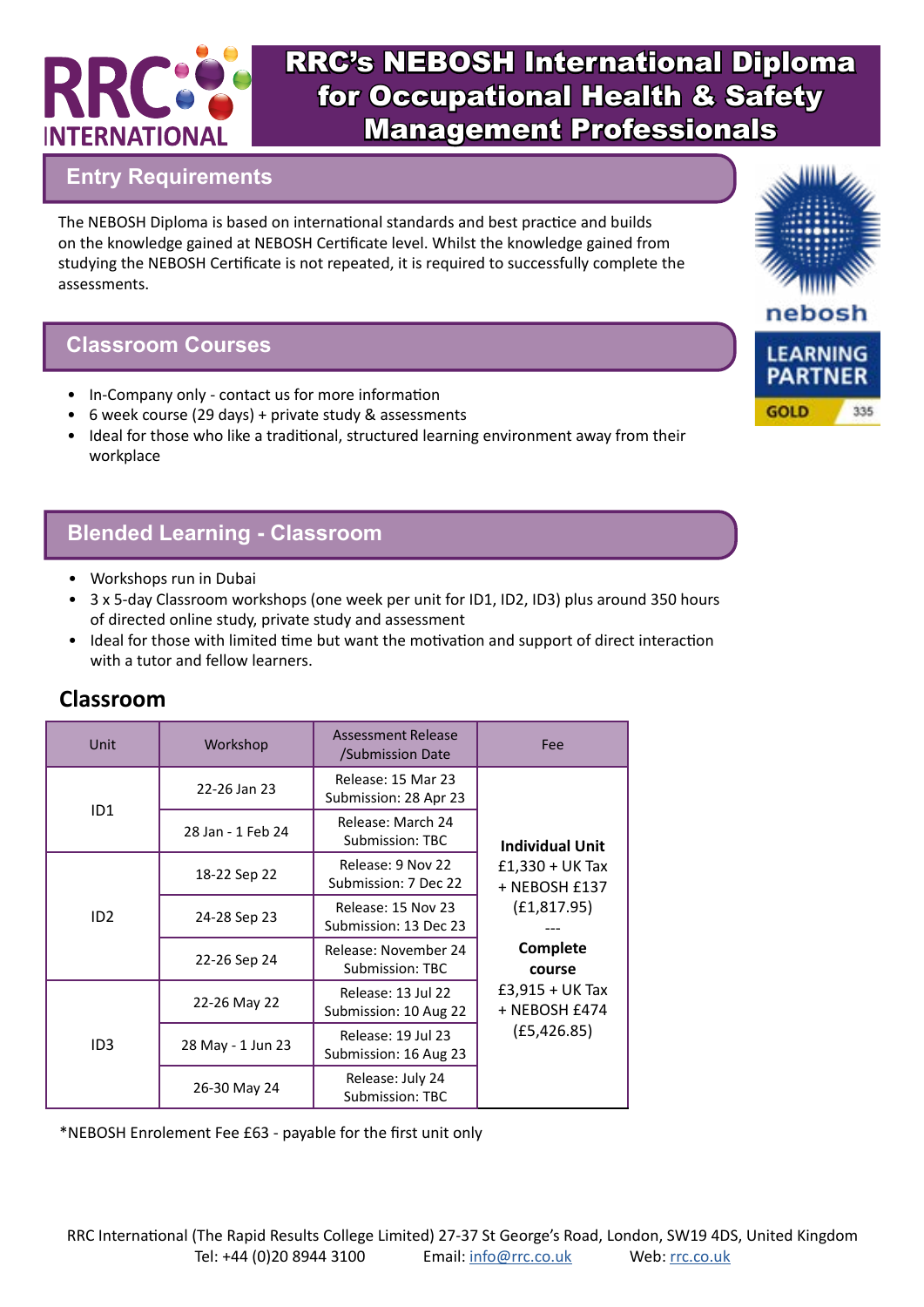

### **Live Online Courses**

- Real-time Zoom classes delivering a classroom learning environment in the comfort of your own home
- Provide structured learning with scheduled dates
- Available worldwide classes run 09:00 to 17:00 UK time

|                        | Unit              | Week 1            | Week 2                                      | Assessment Release<br>/Submission Date                                                                              | <b>Fee</b>  | <b>LEARNIN</b><br><b>PARTNE</b> |
|------------------------|-------------------|-------------------|---------------------------------------------|---------------------------------------------------------------------------------------------------------------------|-------------|---------------------------------|
| ID <sub>1</sub>        | 9-13 Jan 23       | 6-9 Feb 23        | Release: 15 Mar 23<br>Submission: 28 Apr 23 | <b>Individual Unit</b><br>$£1,250 + UK$ Tax<br>+ NEBOSH £137<br>(E1,637)<br>Complete<br>course<br>$£3,675 + UK$ Tax | <b>GOLD</b> |                                 |
|                        | 8-12 Jan 24       | 5-8 Feb 24        | Release: March 24<br>Submission: TBC        |                                                                                                                     |             |                                 |
| ID2<br>ID <sub>3</sub> | 7-11 Mar 22       | 4-8 Apr 22        | Release: 11 May 22<br>Submission: 10 Jun 22 |                                                                                                                     |             |                                 |
|                        | 6-10 Mar 23       | 3-7 Apr 23        | Release: 10 May 23<br>Submission: 8 Jun 23  |                                                                                                                     |             |                                 |
|                        | 11-15 Mar 24      | 8-12 Apr 24       | Release: May 24<br>Submission: TBC          |                                                                                                                     |             |                                 |
|                        | 31 Oct - 4 Nov 22 | 28 Nov - 2 Dec 22 | Release: 11 Jan 23<br>Submission: 8 Feb 23  | + NEBOSH £474<br>(E4, 884)                                                                                          |             |                                 |
|                        | 30 Oct - 3 Nov 23 | 27 Nov - 1 Dec 23 | Release: January 24<br>Submission: TBC      |                                                                                                                     |             |                                 |

\*NEBOSH Enrolement Fee £63 - payable for the first unit only

nebosh

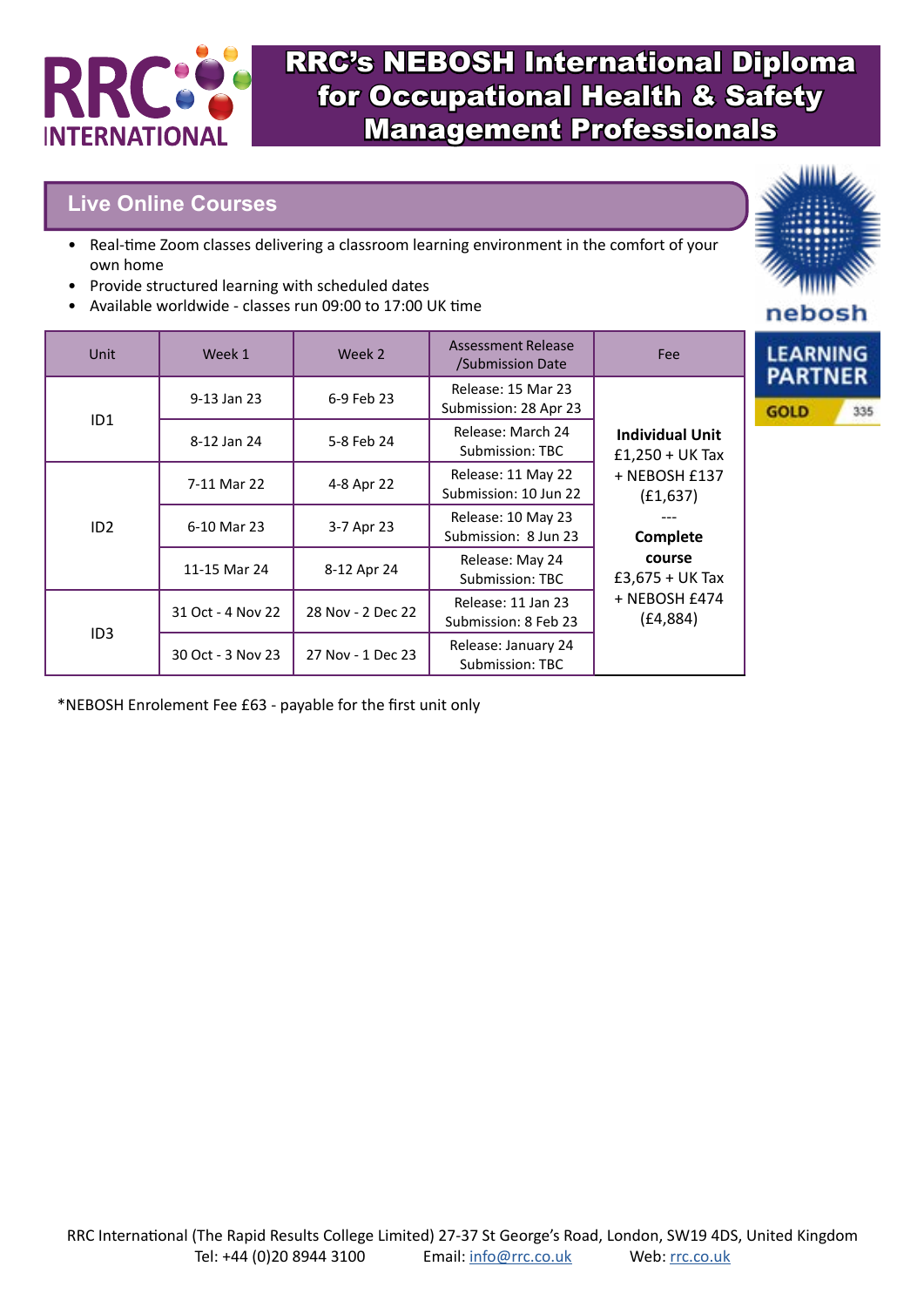

#### **Revision Workshops**

- Available for 2022 assessments
- Live Online Revision Workshops 3x 1 day (one per unit)
- Ideal for those who would like additional support with their assessment preparation

## **Live Online**

| Unit            | Workshop   | Fee                       |  |
|-----------------|------------|---------------------------|--|
| ID <sub>1</sub> | 15 Aug 22  |                           |  |
|                 | 20 Feb 23  |                           |  |
|                 | 21 Aug 23  | $£150 + UK$ Tax<br>(E180) |  |
|                 | 19 Feb 24  |                           |  |
|                 | 19 Aug 24  |                           |  |
| ID2             | 25 Apr 22  |                           |  |
|                 | 17 Oct 22  |                           |  |
|                 | 24 Apr 23  | $£150 + UK$ Tax           |  |
|                 | 23 Oct 23  | (E180)                    |  |
|                 | 22 Apr 24  |                           |  |
|                 | 21 Oct 24  |                           |  |
| ID <sub>3</sub> | 20 Jun 22  |                           |  |
|                 | 12 Dec 22  |                           |  |
|                 | 19 Jun 23  | $£150 + UK$ Tax<br>(E180) |  |
|                 | 18 Dec 23  |                           |  |
|                 | 24 June 24 |                           |  |

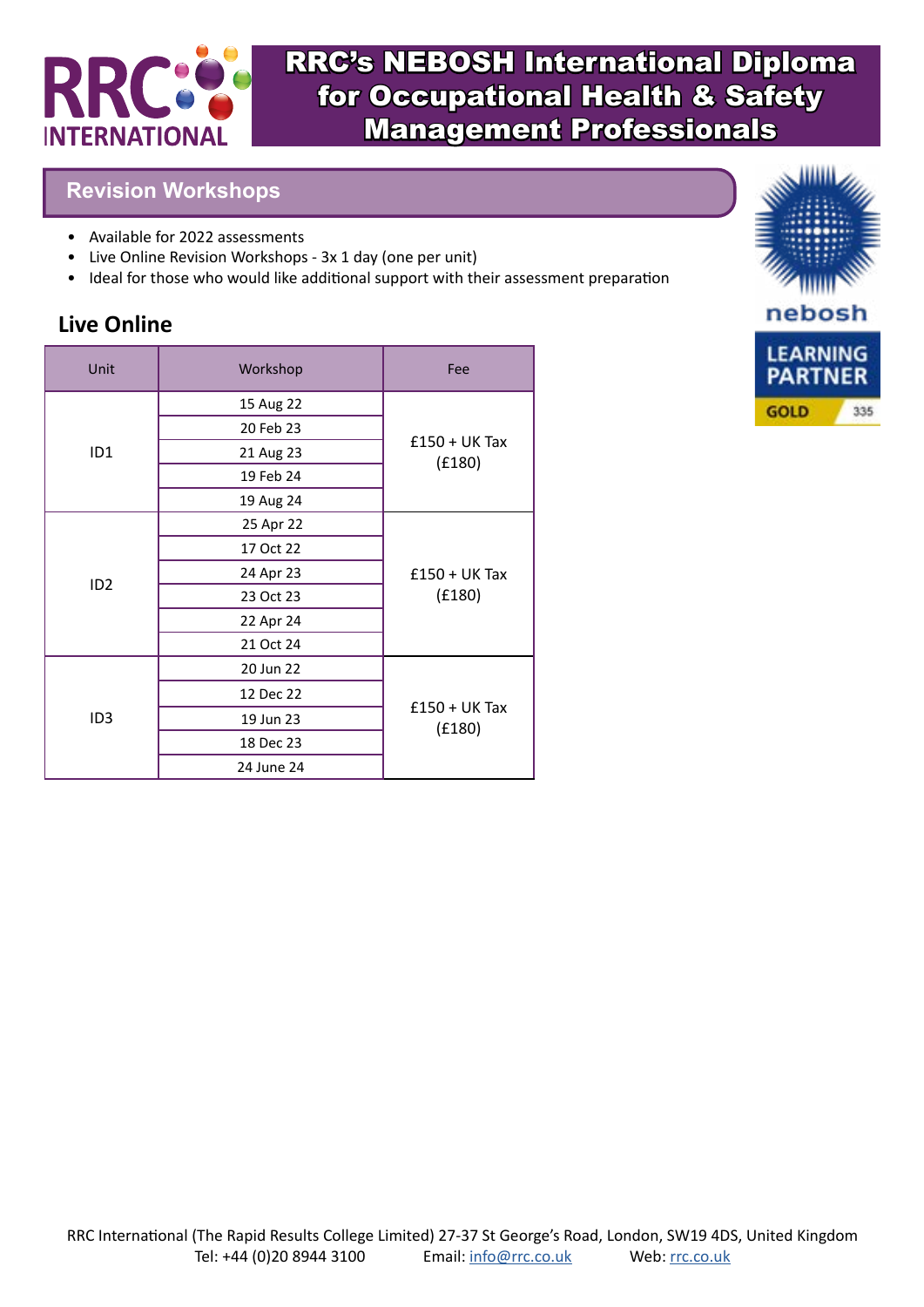

#### **Online Courses**

Flexible, fully tutor supported online learning available anywhere in the world

- 469 hours of study (12-30 months) including assessments
- 30-Day Money Back Guarantee with all RRC online courses
- Ideal for those whose lifestyle needs a flexible high quality learning method

| <b>Online Course Fees</b> |                                               |  |
|---------------------------|-----------------------------------------------|--|
| Complete Course           | £1,467 + UK Tax + £474 NEBOSH Fee (£2,234.40) |  |
| Unit ID1                  | £499 + UK Tax + £137 NEBOSH Fee (£735.80)     |  |
| Unit ID2                  | £499 + UK Tax + £137 NEBOSH Fee (£735.80)     |  |
| Unit ID3                  | £499 + UK Tax + £137 NEBOSH Fee (£735.80)     |  |



#### \*NEBOSH Enrolement Fee £63 - payable for the first unit only

| <b>Assessment Release / Submission Dates</b> |                       |                       |  |
|----------------------------------------------|-----------------------|-----------------------|--|
| Unit ID1                                     | Unit ID2              | Unit ID3              |  |
| Release: 9 Mar 22                            | Release: 11 May 22    | Release: 13 Jul 22    |  |
| Submission: 22 Apr 22                        | Submission: 10 Jun 22 | Submission: 10 Aug 22 |  |
| Release: 14 Sep 22                           | Release: 9 Nov 22     | Release: 11 Jan 23    |  |
| Submission: 26 Oct 22                        | Submission: 7 Dec 22  | Submission: 8 Feb 23  |  |
| Release: 15 Mar 23                           | Release: 10 May 23    | Release: 19 Jul 23    |  |
| Submission: 28 Apr 23                        | Submission: 8 Jun 23  | Submission: 16 Aug 23 |  |
| Release: 13 Sep 23                           | Release: 15 Nov 23    | Release: Jan 24       |  |
| Submission: 25 Oct 23                        | Submission: 13 Dec 23 | Submission: Feb 24    |  |